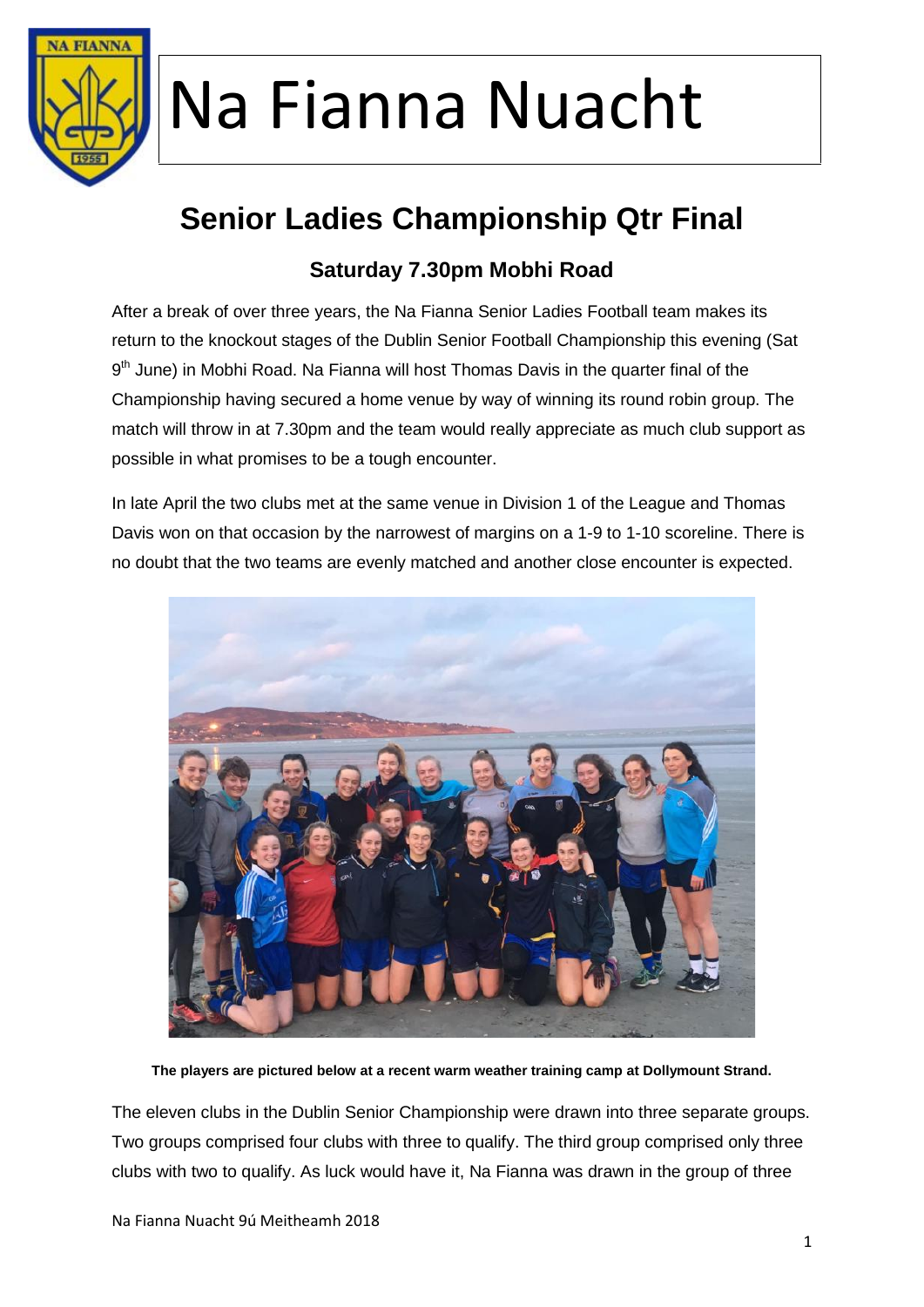

from which qualification would prove a lot trickier than from the groups of four. To make things even trickier, the other two teams in the group were last year's beaten finalists Ballyboden St Enda's and perennial contenders Fingallians. Fingallians won the first match at home in Swords against Ballyboden St Enda's by a margin of four points. Next up was Na Fianna's trip to Firhouse to take on Ballyboden.

The match started very well for Na Fianna with the players storming into an eight point lead midway through the first half. Not to be shown up on their home turf, Boden rallied strongly and three points followed by a goal on the stroke of half time led to the gap being narrowed to two points at half time. The second half was hard going for Na Fianna as Ballyboden showed the benefit of their earlier match against Fins to eventually run out winners on a margin of five points.

The mathematics of the group then meant that anything less than a five point win for Na Fianna in their home match last Wednesday week against Fingallians would mean elimination from the championship at the group stage for a fourth successive year. However by the same token the players and management realised that a seven point win or better would mean a home quarter-final, a huge incentive in this competition.

The players put in a massive effort last Wednesday week and proved worthy winners on a 3- 10 to 1-8 scoreline, a result which meant of course that Na Fianna topped our group, eliminated Fingallians and avoided the two other group winners Foxrock Cabinteely and Kilmacud Crokes in the quarter final draw. So that's where we're at now. A home quarter final against Thomas Davis with the winner qualifying for a semi final which is not likely to be played until next September.

The players and management are hoping for a large turnout of club supporters this evening Saturday 9th June, 7.30pm.

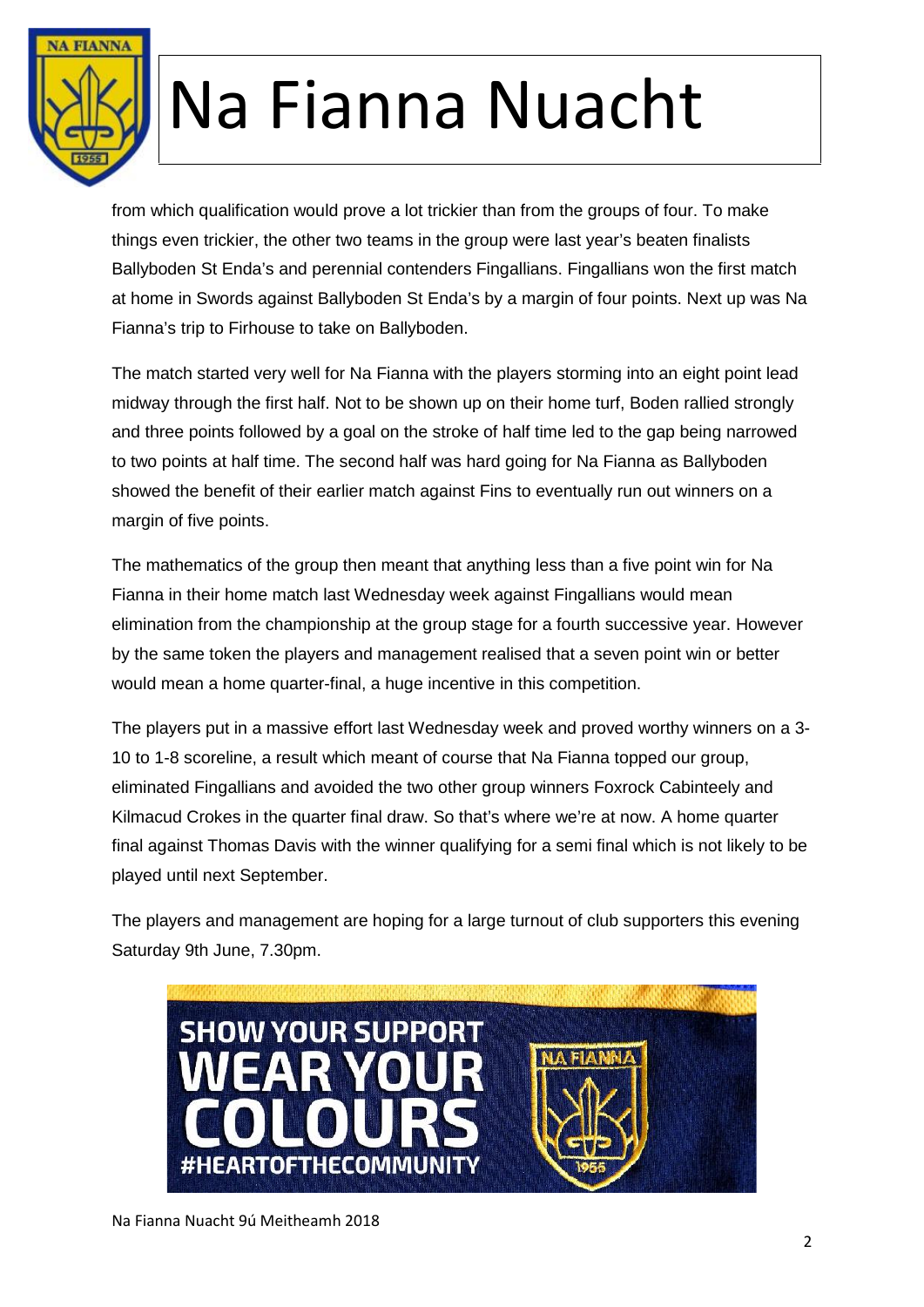

### **Na Fianna's Dubs**

Best of luck to Shane Barrett, Donal Burke and Dublin's Senior Hurlers playing Galway tonight at 7pm in Salthill.

Best of luck also to Roisin Baker, Alex Griffin, Arlene Cushen, Orla Gray, Eve O'Brien, Niamh Rock, Eve O'Brien, Zoe O'Donoghue and Dublin's Senior Camogie team in this evening's Championship tie against Offaly in Parnell Park at 5pm.

And good luck tomorrow to Jonny Cooper, Conor McHugh, Eoin Murchan and Dublin's Senior footballers in Leinster Championship semi-final against Longford in Croke Park.



### **Under 16 League Division 1 Winners**

Congratulations to the 2002 girls Division 1 team which recently became the first Na Fianna team to win the Dublin Under 16 Division 1 ladies football League. The girls really won it in style as well with a 100% winning record in a very tough League where the standard of football is invariably very high.

The girls opened their campaign at home last February against Ballyboden in Mobhi Road. Ballyboden does not compete in the Under 15 Leagues so their team included the pick of

Na Fianna Nuacht 9ú Meitheamh 2018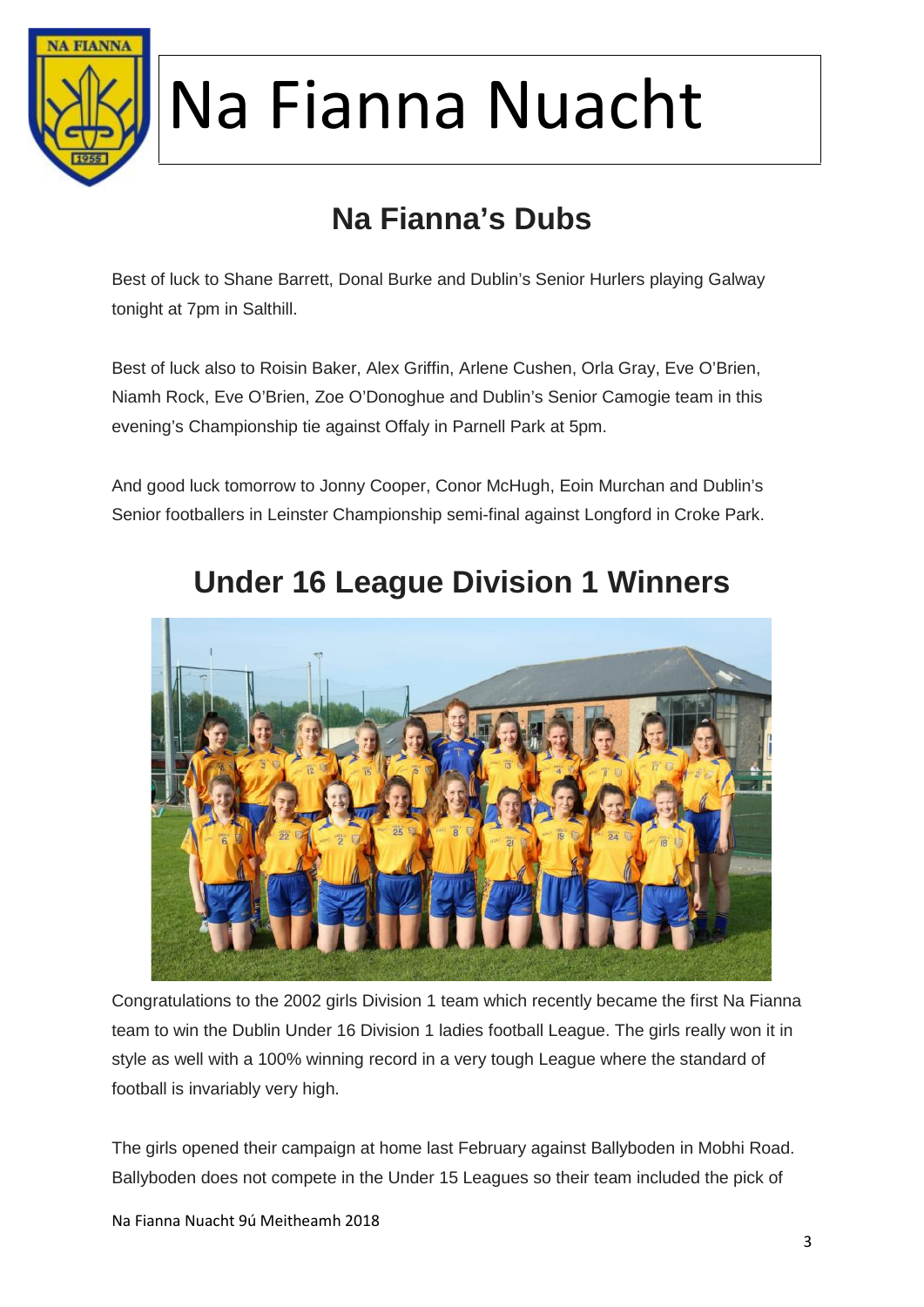

their 2002/2003 group of players. It was a really tough match with Na Fianna edging home as winners by four points.

Next up in Mobhi Rd was the mighty challenge of Lucan Sarsfields whose team had won every honour available in Division 1 at this age-group since Under 13 including the Under 13 League, Under 13 Cup, Under 14 League, Under 14 Féile, Under 14 Championship and last year's Under 15 League and Championship double. Na Fianna had never beaten Lucan in League or Championship until this year's campaign when the girls edged another close match by four points.

It was then time to get on the road and Stillorgan beckoned with Kilmacud Crokes certain to be another massive test. Again the fighting spirit within the Na Fianna 2002 girls was to the fore and the Yellow and Blue ran out three point winners. Onwards to Clontarf and the leafy surrounds of St Anne's Park witnessed another tight win for Na Fianna. The winning margin of three points indicates another closely fought affair.

The girls now had the scent of League success firmly in their nostrils and perennial rivals St Brigid's would provide the acid text in the fifth match of the round robin. And so it proved with Na Fianna put to the pin of their collar by a very fine St Brigid's team before eventually running out five points winners. By the time the sixth match was played last week, Na Fianna had already been confirmed as champions but the girls were determined to bow out with their 100% winning record intact. A classy St Finian's team provided the final opposition in the appropriately named Nevinstown pitch behind the National Show Centre in Cloghran. Na Finana and St Finian's have always played high scoring encounters as both teams like to attack and this proved no exception with Na Fianna glad to secure a 4-14 to 3-10 victory.

Congratulations to all twenty players in the Na Fianna 2002 Division 1 panel and also to the two 2003 girls Molly Cassidy who played against Ballyboden and Isobel Taylor who played against Clontarf. The girls are in their final year as a juvenile team and look forward with confidence to the Championship next Autumn when they will seek to keep the winning habit going.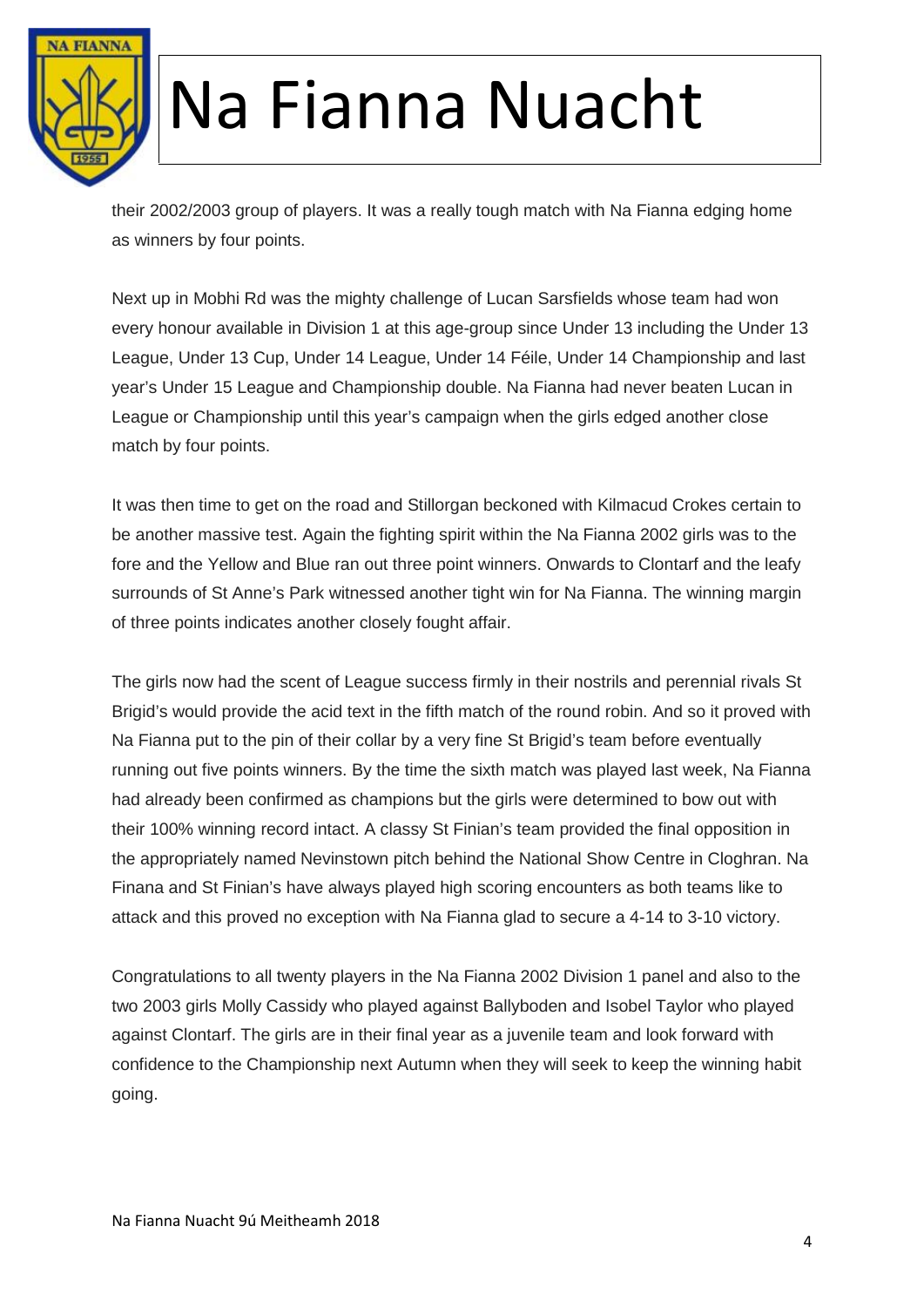

### **Under 16 Division 6 League Winners**



Congratulations to the mixture of 2002 and 2003 girls who recently won the Under 16 Division 6 League title after a keenly fought match on the back pitch Mobhi Road against close rivals St Oliver Plunkett's. The League got off to an unpromising start and the team had to concede its first match last February against Ballyboden due to difficulty in fielding the requisite numbers. The team comprises a cohort of eleven 2002 players and invariably needs the support of the Under 15 2003s in order to be able to field and compete.

Thankfully this support was forthcoming in fulsome measure and after winning their second match against St Vincent's, the girls began to develop some serious momentum. Further League wins against Beann Eadair, two against Castleknock and another against Ballyboden meant that suddenly from being in a position of struggling to field the girls were now in contention to win the League. It was a real rags to riches story and the feelgood factor continued with a precious away win against St Oliver Plunkett's. Another win against St Vincent's meant that the League could be secured with a second win against Plunkett's in the penultimate League match. Plunkett's were also in contention and proved a very difficult opponent to face. The match was a keenly contested affair on the back pitch last Sunday week and Plunkett's really rose to the occasion in putting in a fine display. To be honest, it

Na Fianna Nuacht 9ú Meitheamh 2018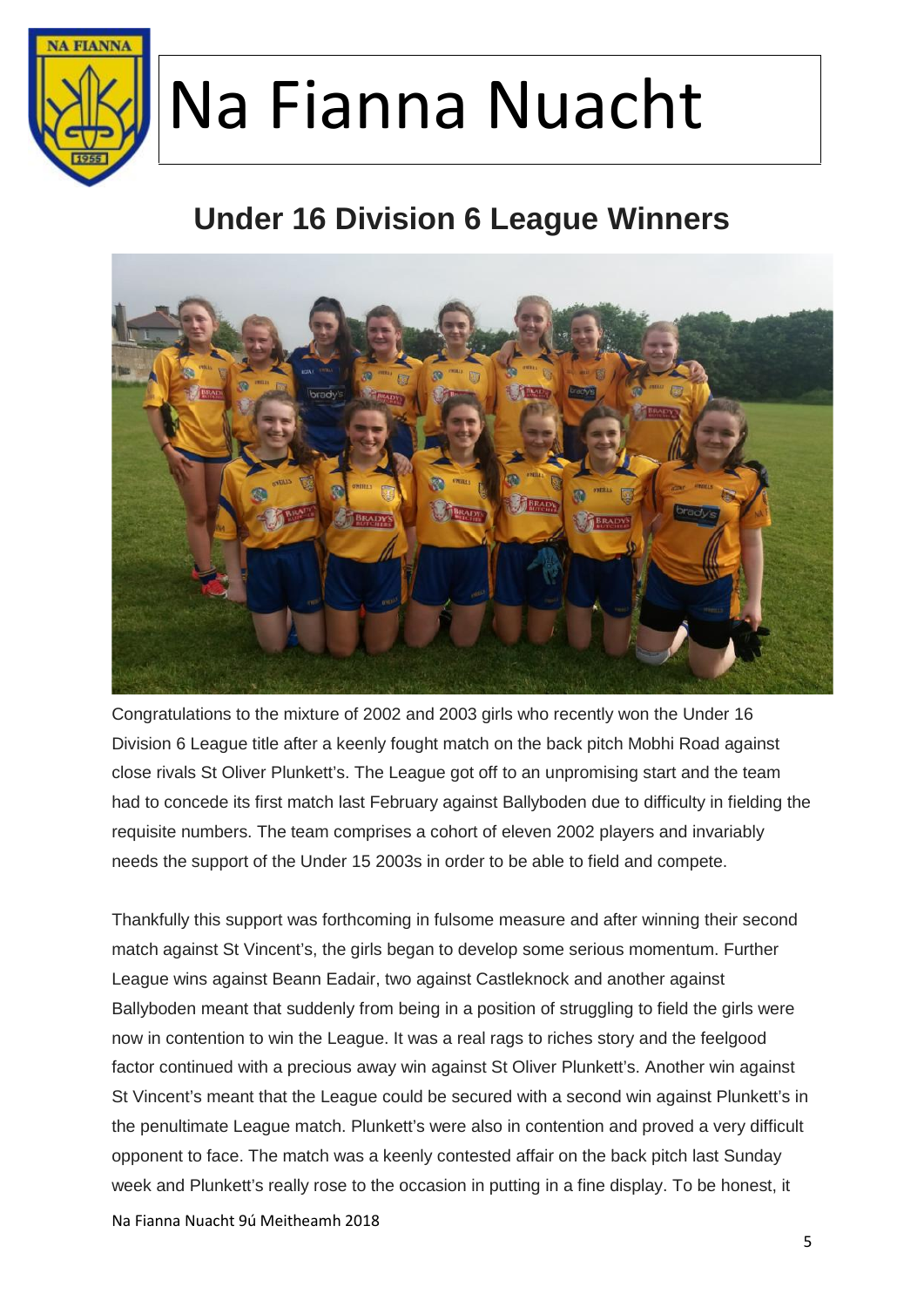

was touch and go but the Na Fianna players were not to be denied and clung on for a hard earned 4-4 to 2-6 success.

Congratulations to all of the players and a special word of thanks to hard working mentors Gabriel Travers and Maighréad 'Nets' McNulty.



#### **June 5th 2018**



Jackpot ? 5750 - No Winner

#### Match 3 Numbers ? 65 - Winner

| Noel Coughlan (ID 669)                        | Numbers 1 6 17 24 |  |  |
|-----------------------------------------------|-------------------|--|--|
| Lorraine Burke (Sat. Morn.) Numbers 3 6 17 20 |                   |  |  |

#### **Lucky Pick Winner - ? 15**

John Cotter **Vincent Wall** Barry c/o Vinny E. Thompson c/o Vinny Patrick McAlinney (Sat. Mom.)

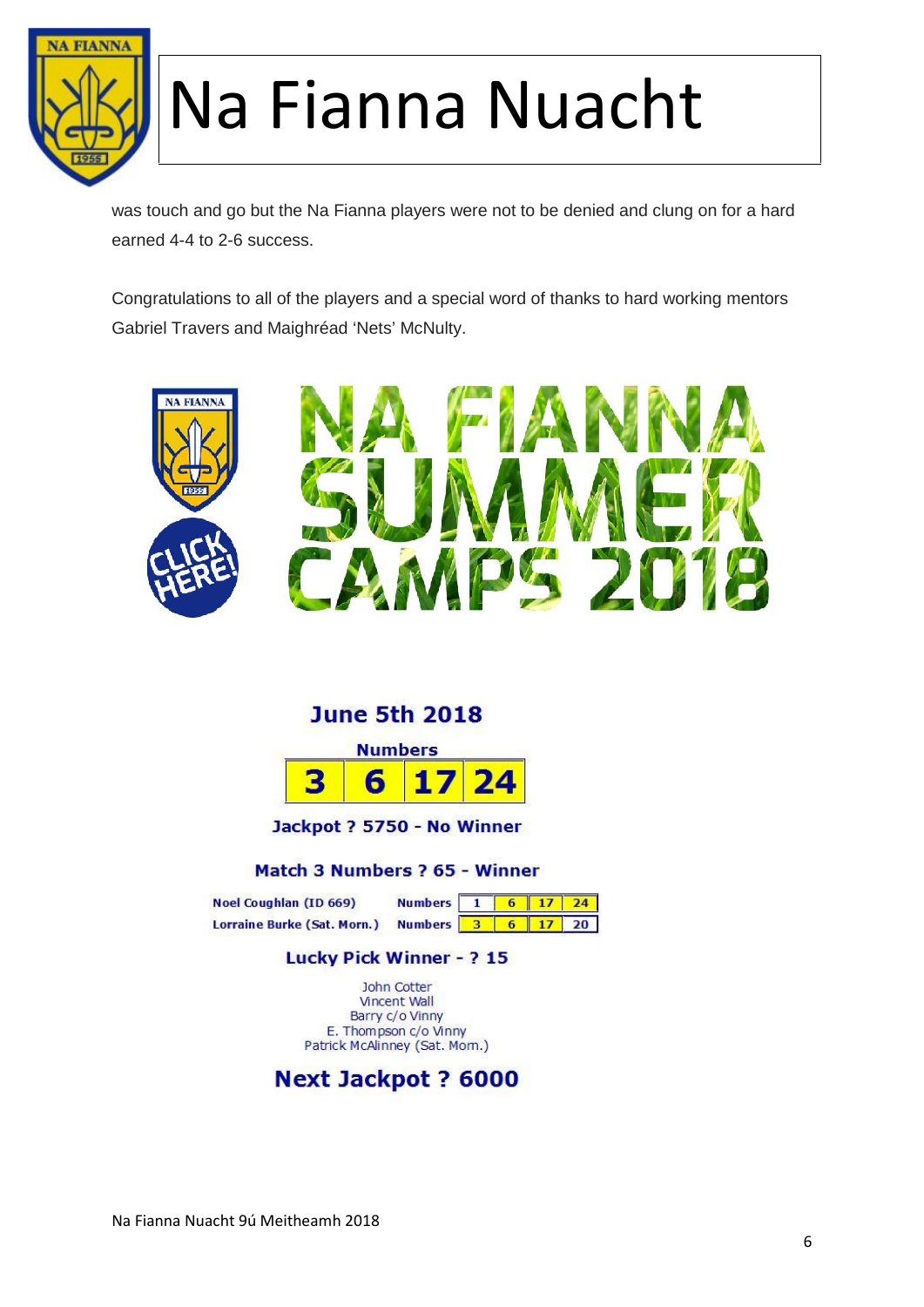



### **Friday 25th May 2018**



SALES . LETTINGS . VALUATIONS

A Golf Classic organized by a committee of the Senior Football and Hurling teams took place on Friday the 25th May in Donabate Golf Course in glorious sunshine. 35 teams competed on the day for prizes. The teams were treated to a number of goodies while out on the course generously donated by several sponsors.

After the event the teams gathered in the Clubhouse at Na Fianna to be fed by Aidan Irwin and the Cater 4 U team, after which the prize giving took place and a raffle for a range of prizes.



The prize winners on the day were as follows:-

Winners 100 points - Dermot Moran, Gerry Barrett, Willie Bergin and Greg Whooley

2nd 91 points - Freddie Deignan, Pat McCarthy, Ian Foley and Clive O'Reilly

3rd 90 points - Sean O'Laoire, Jim Gavin, Jim Carew and Pat **Fitzpatrick** 

Front 9 winners – The Boar's Head

Back 9 winners – DCU

Nearest the Pin & Longest Drive – Liz O'Loughlin

Nearest the Pin – Tom Scanlon

Longest Drive – Brian Quilty

A big thanks to Donabate Golf Club and all the Sponsors including the main Team Sponsors McGowan's and MoveHome Estate Agents.

The Committee included Pat Breen, Joey Boland, Charlie O'Reilly, John Caffrey, Gerry Donohoe, Tom Gilligan, Tom Ryan, Donal Buggy and Tom Dowd. Special thanks to Breege O'Reilly who put together the hampers of prizes for the winners.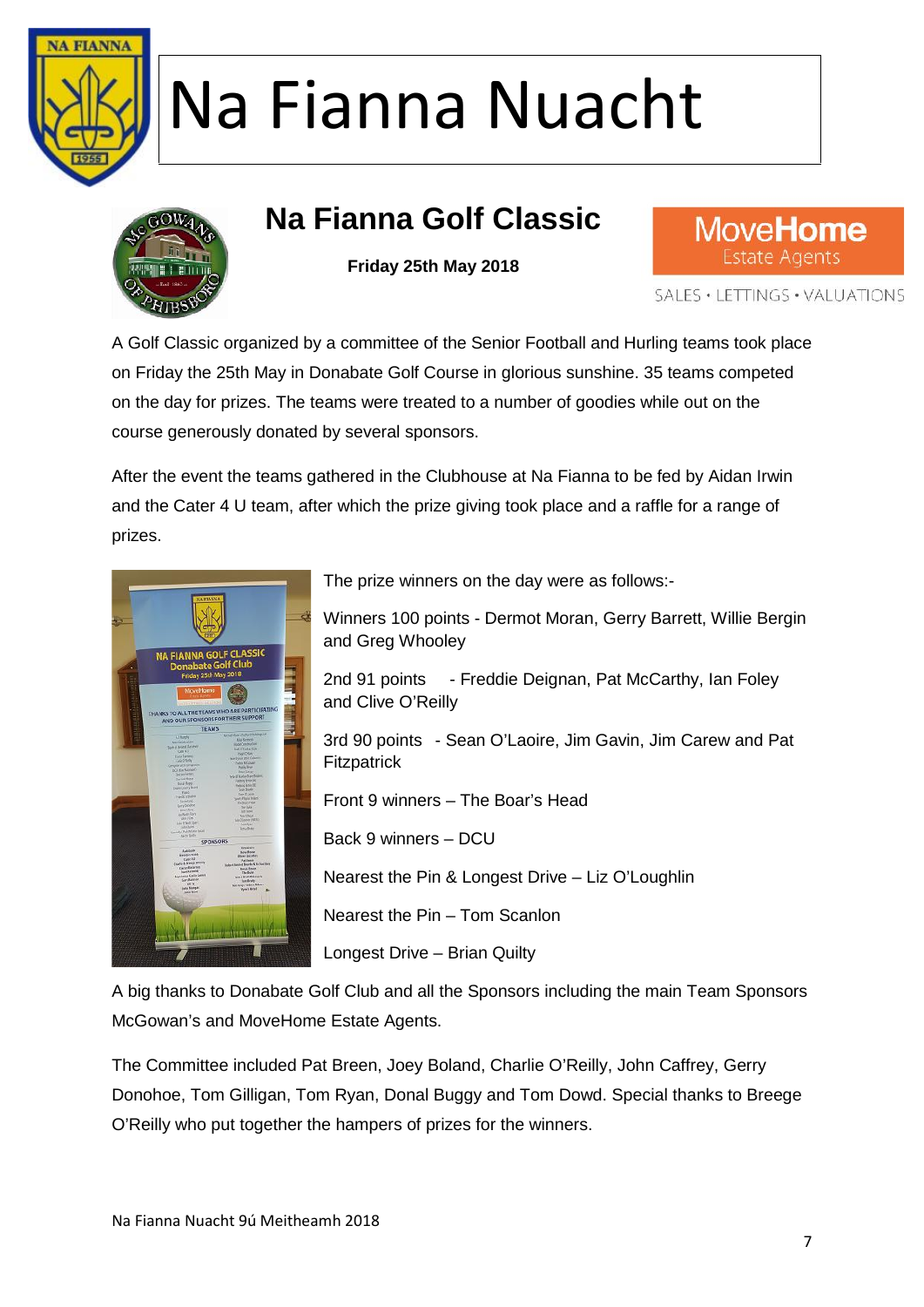



**Golf Classic winning team l/r Greg Whooley, Gerry Barrett, Willie Bergin and Dermot Moran.**

### **Na Fianna Golf Society**

Next outing for the golf society is on Monday June 11th in Rathfarnham Golf Club. Tee time 2-3.30.Contact Ciaran Gray for timesheet 0872269133. New members always welcome.

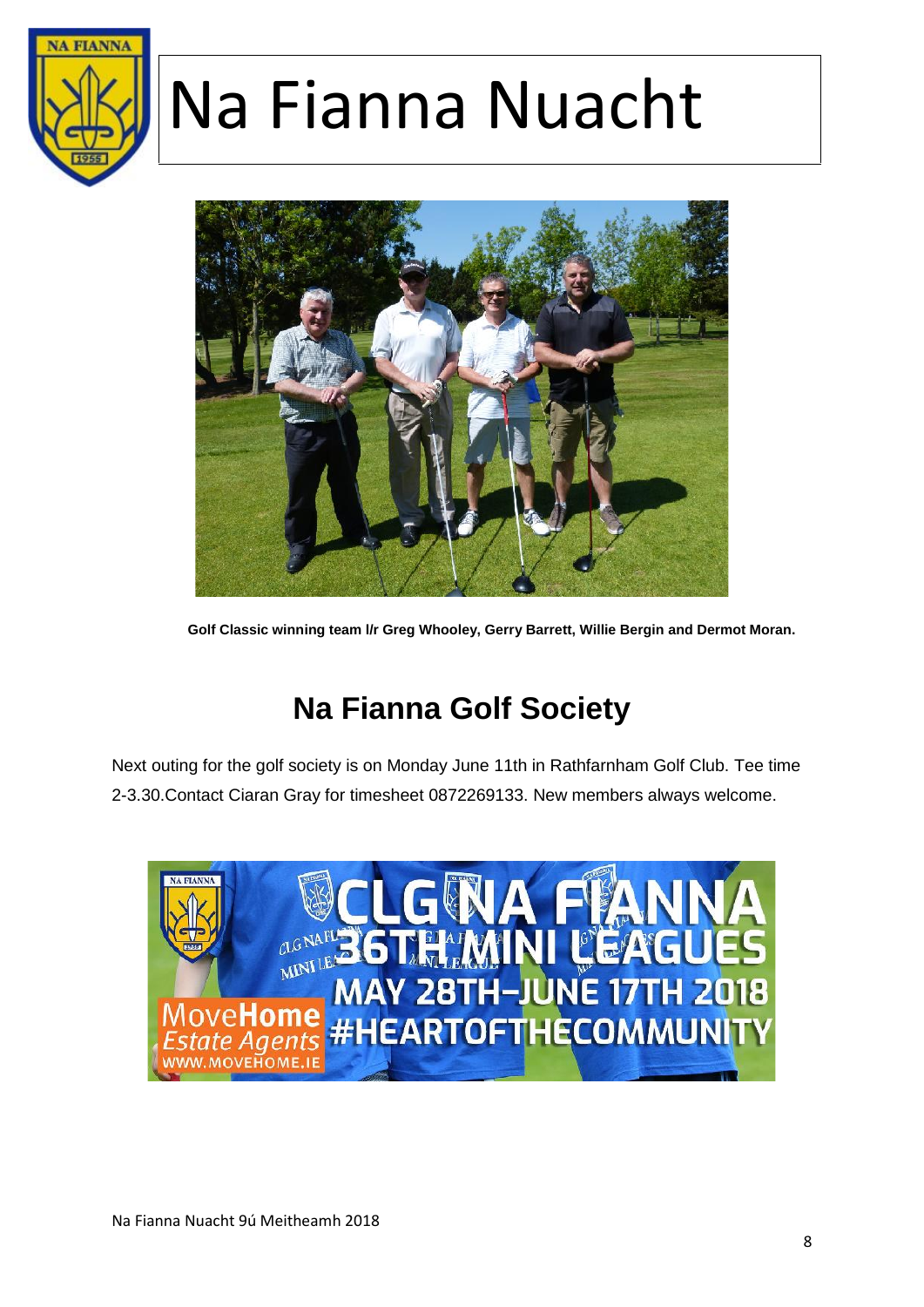

### **Celtic Challengers**



Congrats to Sean Brady, Ciaran McHugh and Tom Gleeson pictured on left, who represented Na Fianna in this week's Celtic Challenge against Offaly in Abbotstown.

### **2006 Girls Say Thanks!**



A massive thank you from the 2006 girls to all who bought cakes at our cake Sale at last Saturday's Nursery. Go raibh mile maith agaibh.